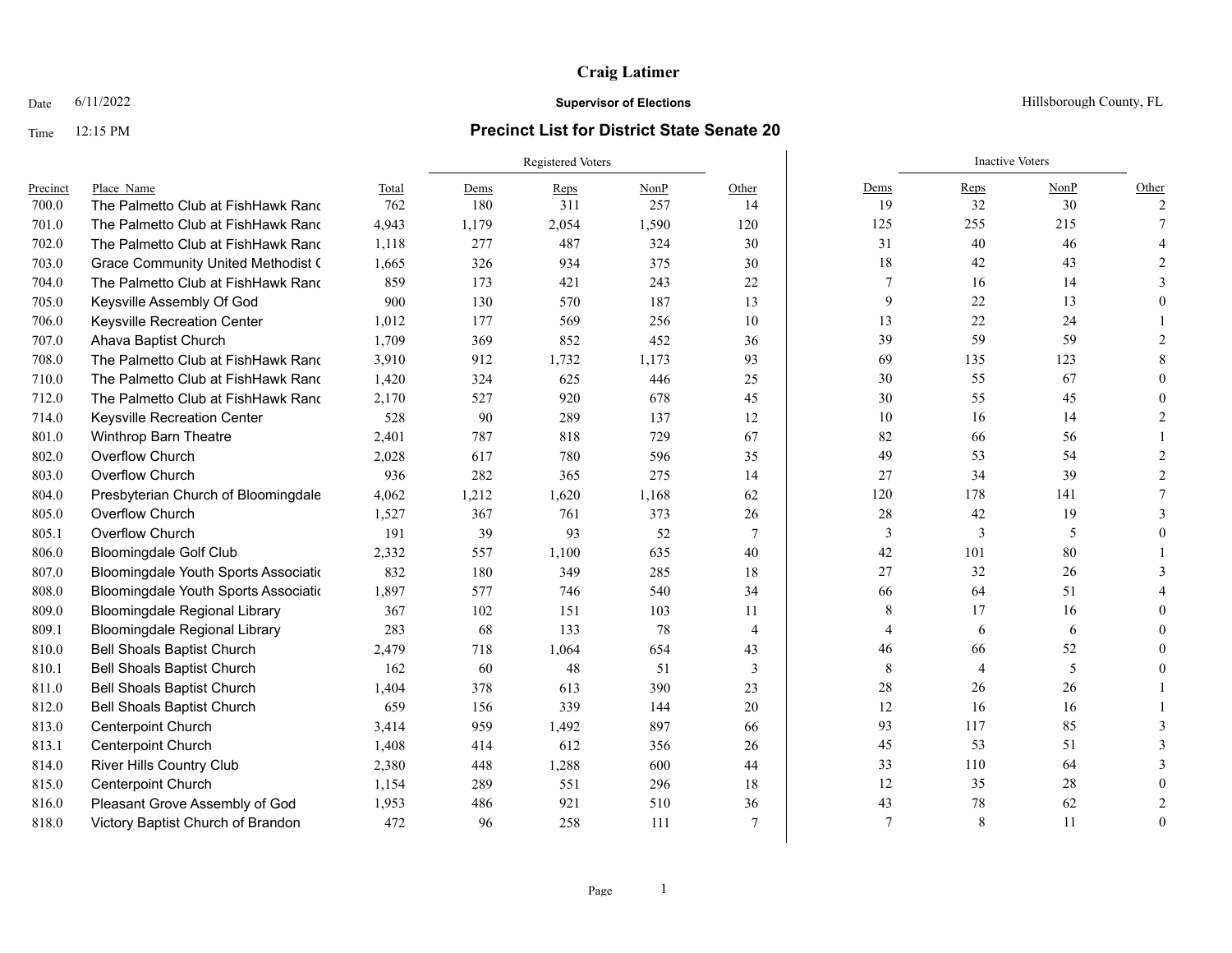### Time 12:15 PM **Precinct List for District State Senate 20**

|          |                                     |                | <b>Registered Voters</b> |          |              |                  | <b>Inactive Voters</b> |                  |          |          |  |
|----------|-------------------------------------|----------------|--------------------------|----------|--------------|------------------|------------------------|------------------|----------|----------|--|
| Precinct | Place Name                          | Total          | Dems                     | Reps     | NonP         | Other            | Dems                   | Reps             | NonP     | Other    |  |
| 822.0    | Strawberry Ridge                    | 254            | 99                       | 69       | 78           | 8                | 3                      | 5                | 5        | $\Omega$ |  |
| 827.0    | Christ Community Church of Brandon  | 4,167          | 1,323                    | 1,630    | 1,135        | 79               | 97                     | 95               | 102      | 7        |  |
| 828.0    | <b>Resurrection Catholic Church</b> | 2,326          | 1,017                    | 469      | 782          | 58               | 236                    | 96               | 245      | 13       |  |
| 829.0    | Centro Cristiano Hispano            | 3,928          | 1,471                    | 1,199    | 1,180        | 78               | 200                    | 124              | 186      | 15       |  |
| 830.0    | Kings Avenue Baptist Church         | 2,224          | 880                      | 612      | 701          | 31               | 86                     | 49               | 66       |          |  |
| 832.0    | Kings Avenue Baptist Church         | 3,617          | 1,341                    | 1,069    | 1,128        | 79               | 168                    | 92               | 195      |          |  |
| 834.0    | Christ Community Church of Brandon  | 2,254          | 1,002                    | 491      | 711          | 50               | 129                    | 47               | 100      |          |  |
| 904.0    | Kings Point Clubhouse               | 2,929          | 928                      | 1,211    | 716          | 74               | 64                     | 108              | 49       |          |  |
| 905.0    | <b>Ruskin Recreation Center</b>     | 694            | 157                      | 300      | 227          | 10               | 14                     | 14               | 37       |          |  |
| 906.0    | <b>Sun Towers</b>                   | 442            | 161                      | 192      | 82           | $\tau$           | 10                     | 29               | 11       |          |  |
| 907.0    | God's Missionary Church             | 1,287          | 255                      | 702      | 303          | 27               | 28                     | 41               | 27       |          |  |
| 908.0    | Kings Point Clubhouse               | 3,829          | 1,152                    | 1,649    | 943          | 85               | 72                     | 103              | 64       |          |  |
| 909.0    | Sun City Center Community Hall      | 3,818          | 992                      | 1,850    | 898          | 78               | 63                     | 103              | 54       |          |  |
| 910.0    | Wimauma Community Church of God     | 535            | 144                      | 223      | 155          | 13               | 4                      | 22               | 24       |          |  |
| 913.0    | Wimauma Community Church of God     | 5,808          | 1,932                    | 1,999    | 1,766        | 111              | 150                    | 98               | 157      |          |  |
| 913.1    | Wimauma Community Church of God     | 1,322          | 587                      | 290      | 408          | 37               | 29                     | 23               | 29       |          |  |
| 913.2    | Wimauma Community Church of God     | 1,082          | 342                      | 398      | 310          | 32               | 4                      | 12               | 9        |          |  |
| 913.3    | Wimauma Community Church of God     | 770            | 290                      | 218      | 245          | 17               | 11                     | 18               | 12       |          |  |
| 913.4    | Wimauma Community Church of God     | 417            | 142                      | 84       | 186          | 5                | $\overline{c}$         | $\mathbf{0}$     | 5        |          |  |
| 913.5    | Wimauma Community Church of God     | 5              | $\mathbf{0}$             | 3        | 2            | $\mathbf{0}$     | $\mathbf{0}$           | $\Omega$         |          |          |  |
| 914.0    | South Bay Church                    | 888            | 371                      | 159      | 325          | 33               | 17                     | 8                | 19       |          |  |
| 914.1    | South Bay Church                    | 757            | 306                      | 220      | 213          | 18               | 30                     | 15               | 28       |          |  |
| 914.2    | South Bay Church                    | 712            | 372                      | 144      | 186          | 10               | 16                     | 10               | 12       |          |  |
| 914.3    | South Bay Church                    | $\overline{2}$ | $\overline{2}$           | $\theta$ | $\mathbf{0}$ | $\mathbf{0}$     | $\mathbf{0}$           | $\boldsymbol{0}$ | $\theta$ |          |  |
| 915.0    | South Bay Church                    | 1,205          | 519                      | 280      | 375          | 31               | 57                     | 29               | 49       |          |  |
| 916.0    | South Bay Church                    | 3,230          | 1,498                    | 574      | 1,101        | 57               | 95                     | 52               | 80       |          |  |
| 917.0    | <b>Thatcher Civic Center</b>        | 427            | 59                       | 232      | 124          | 12               | $\overline{7}$         | 6                | 6        |          |  |
| 918.0    | The Palmetto Club at FishHawk Rand  | 806            | 127                      | 480      | 187          | 12               | 10                     | 30               | 15       |          |  |
| 919.0    | <b>Balm Civic Center</b>            | 1,211          | 275                      | 579      | 335          | 22               | 14                     | 40               | 36       |          |  |
| 919.1    | <b>Balm Civic Center</b>            | 363            | 89                       | 124      | 140          | 10               | $\overline{2}$         |                  |          |          |  |
| 919.2    | <b>Balm Civic Center</b>            | 3              | $\overline{2}$           | $\theta$ |              | $\boldsymbol{0}$ | 0                      | $\Omega$         |          |          |  |
| 920.0    | South Bay Church                    | 262            | 111                      | 57       | 83           | 11               |                        | $\mathbf Q$      |          |          |  |
| 921.0    | Sun City Center Florida Room        | 2,085          | 630                      | 906      | 504          | 45               | 44                     | 89               | 45       | $\Omega$ |  |

Date  $6/11/2022$  Hillsborough County, FL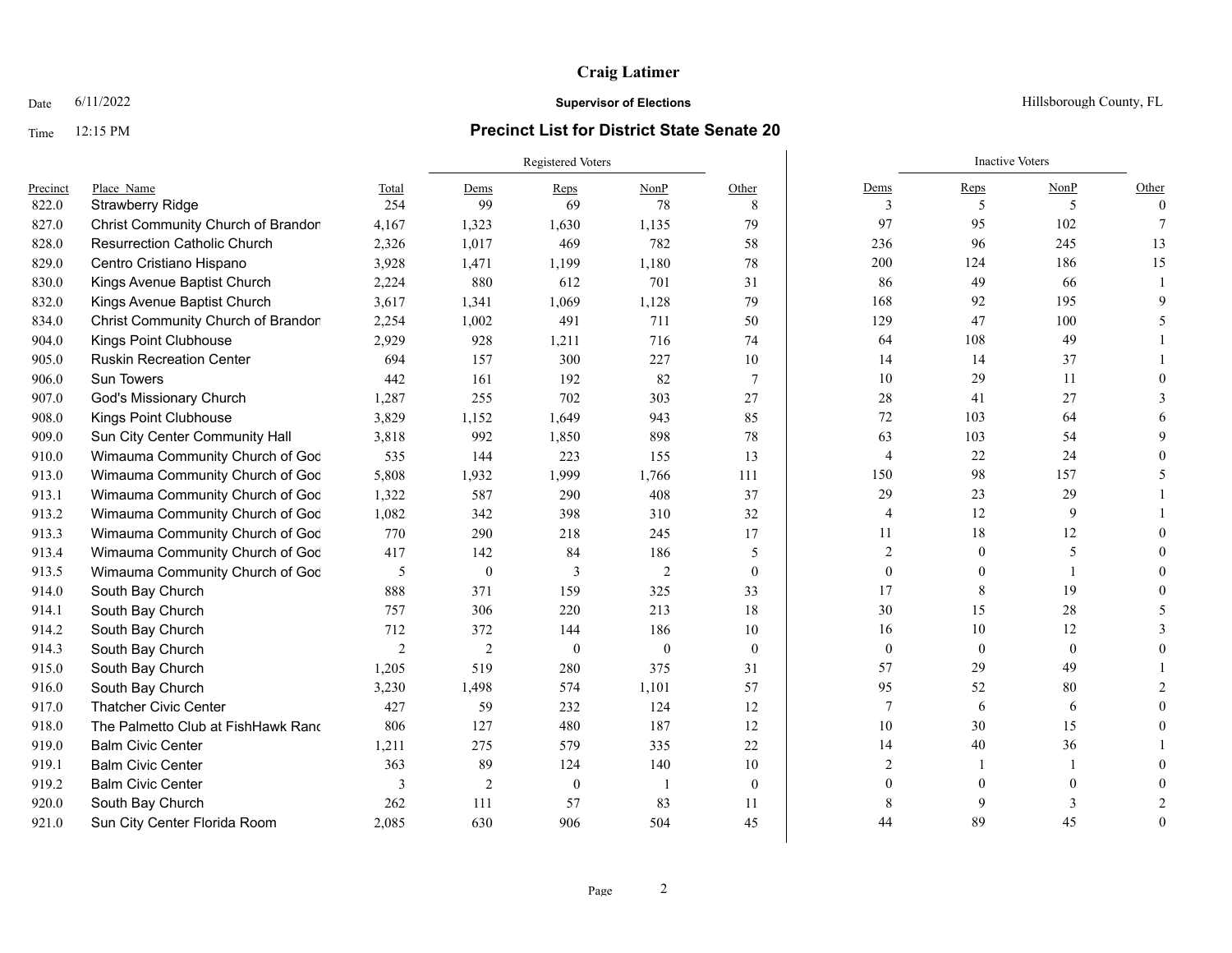### Time 12:15 PM **Precinct List for District State Senate 20**

Registered Voters **Inactive Voters** Inactive Voters **Inactive Voters** Precinct Place\_Name Total Dems Reps NonP Other Dems Reps NonP Other 925.0 St. Andrews Presbyterian Church 1,086 278 530 243 35 26 40 24 0 926.0 Balm Civic Center 210 45 100 60 5 | 10 8 15 0 927.0 Freedom Plaza 577 153 314 106 4 | 8 20 6 0 929.0 Trinity Baptist Church 3,771 1,015 1,823 850 83 76 139 69 4 944.0 South Shore United Methodist Church 1,056 442 277 309 28 24 11 16 2 944.1 South Shore United Methodist Church 1,910 770 495 611 34 73 46 62 3 944.2 South Shore United Methodist Church 1,166 455 356 323 32 30 26 27 5 944.3 South Shore United Methodist Churcl 658 308 129 207 14 13 9 9 9 1 944.4 South Shore United Methodist Churcl 1,577 641 396 485 55 30 21 19 4 947.0 Summerfield Crossing Community C $\epsilon$  5,885 2,417 1,533 1,825 110 280 169 236 10 949.0 Rivercrest Clubhouse  $\begin{array}{cccc} 4.408 & 1.654 & 1.370 & 1.300 & 84 \end{array}$  161 132 142 4 949.1 Rivercrest Clubhouse 722 311 176 213 22 20 24 27 4 949.2 Rivercrest Clubhouse 4 0 1 3 0 0 0 0 0 949.3 Rivercrest Clubhouse 405 152 85 160 8 10 3 9 1 950.0 Balm Civic Center 1,696 647 489 518 42 | 23 34 39 4 950.1 Balm Civic Center 3,064 961 983 1,044 76 | 55 60 60 3 950.2 Balm Civic Center 50 15 13 22 0 0 1 1 0 951.0 Redeemer Presbyterian Church 1,446 433 585 403 25 27 54 52 52 5 951.1 Redeemer Presbyterian Church 472 102 260 100 10 11 10 7 0 952.0 Riverview Civic Center  $2.342$  650  $1.032$  608 52 60 67 67 67 7 952.1 Riverview Civic Center 138 34 66 35 3 3 3 4 1 0 953.0 Riverview Civic Center  $2.982$  906 1,193 818 65 80 99 105 5 955.0 Desoto Masonic Lodge #105 2,561 732 1,047 733 49 56 64 73 5 956.0 Redeemer Presbyterian Church 2.233 774 681 736 42 76 71 91 7 956.1 Redeemer Presbyterian Church 861 257 288 286 30 32 23 33 33 958.0 South Shore United Methodist Church 2,425 988 573 814 50 96 56 66 8 979.0 Rivercrest Clubhouse 2,332 926 557 805 44 59 75 3 979.1 Rivercrest Clubhouse 123 62 19 40 2 5 2 6 0 980.0 Summerfield Crossing Community C $\epsilon$  1.519 589 405 495 30 58 58 48 73 3 980.1 Summerfield Crossing Community C $\epsilon$  210 72 52 83 3 10 10 7 11 0 981.0 Summerfield Crossing Community C $\epsilon$  2,220 883 581 716 40 78 78 70 71 7 982.0 Summerfield Crossing Community C $\epsilon$  1,648 534 485 575 54 33 17 37 3 987.0 Rivercrest Clubhouse 956 320 314 310 12 | 20 30 26 0

**Date** 6/11/2022 **Supervisor of Elections Supervisor of Elections** Hillsborough County, FL